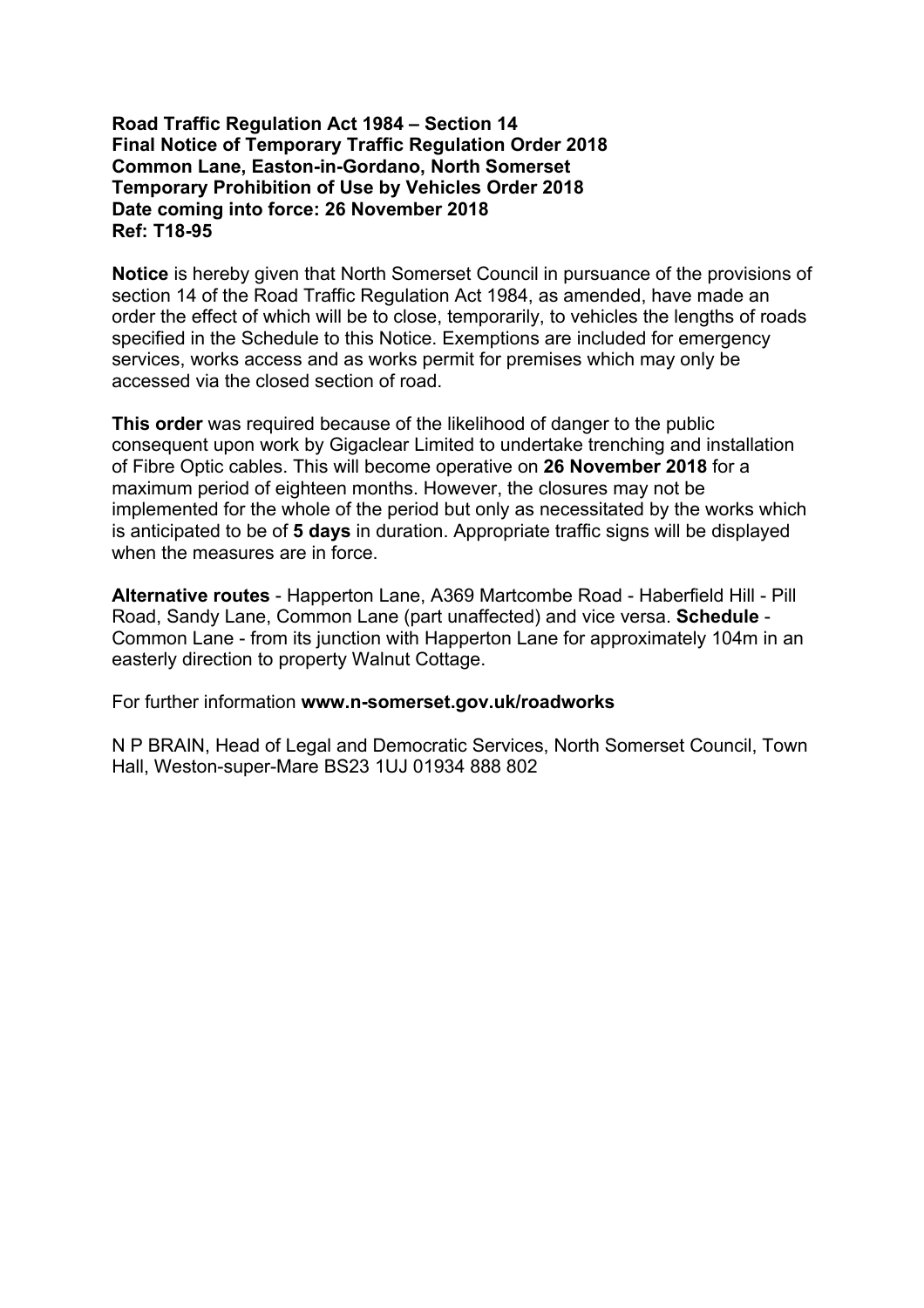# **Nailsea Wall Lane, Nailsea, North Somerset (Temporary Prohibition of Use by Vehicles) Order 2018 Ref: PB/T18/38**

**Notice** is hereby given that North Somerset District Council in pursuance of the provisions of section 14 of the Road Traffic Regulation Act 1984, as amended, have made an order the effect of which will be to close, temporarily, to vehicles the lengths of roads specified in the Schedule to this Notice.

This order was required because of drainage works and will become operative on **26 November 2018** for a maximum period of eighteen months. However, the closures may not be implemented for the whole of the period but only as necessitated by the works which is anticipated to be **3 days** in duration between 8am and 5pm.

**Alternative routes** - Nailsea Wall Lane (part unaffected), Nailsea Moor Lane, West End Lane and vice versa. **Schedule** – Nailsea Wall Lane from its junction with Nailsea Moor Lane to its junction with West End Lane.

For further information **www.n-somerset.gov.uk/roadworks**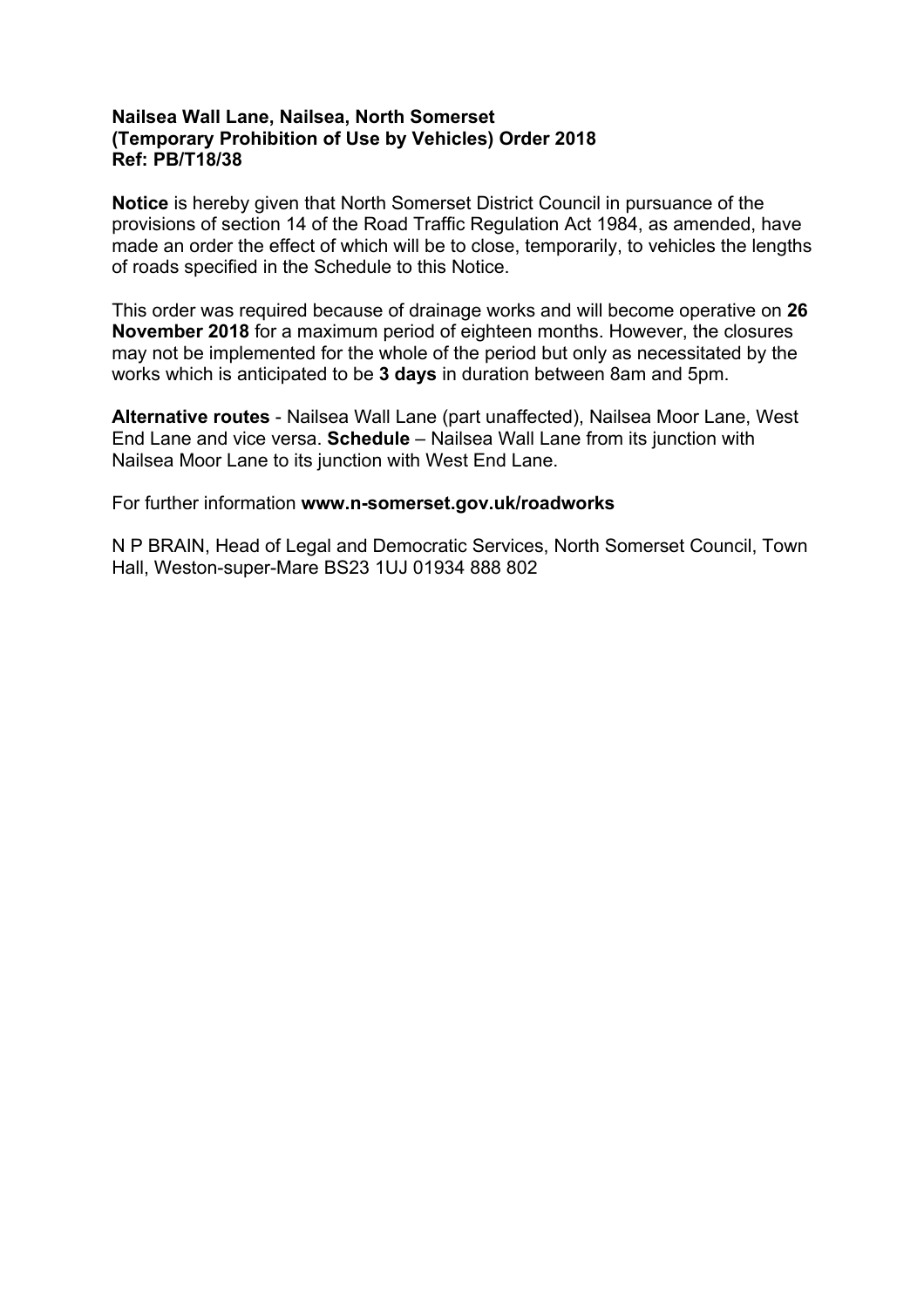# **Road Traffic Regulation Act 1984 – Section 14 Notice of Temporary Traffic Regulation Order 2018 Court Lane, Clevedon, North Somerset Temporary Prohibition of Use by Vehicles Order 2018 Date coming into force: 11 December 2018 Ref: T18-109**

**Notice** is hereby given that North Somerset Council in pursuance of the provisions of section 14 of the Road Traffic Regulation Act 1984, as amended, intend to make an order the effect of which will be to close, temporarily, to vehicles the lengths of roads specified in the Schedule to this Notice. Exemptions are included for emergency services, works access and as works permit for premises which may only be accessed via the closed section of road.

**This order** is required because of the likelihood of danger to the public consequent upon work by Gigaclear Limited to undertake trenching and installation of fibre optic equipment. This will become operative on **11 December 2018** for a maximum period of eighteen months. However, the closures may not be implemented for the whole of the period but only as necessitated by the works which is anticipated to be of **7 days** in duration. Appropriate traffic signs will be displayed when the measures are in force.

**Alternative routes** - Manmoor Lane, Davis Lane, Kenn Road (B3133), Central Way, Northern Way, Tickenham Road (B3130), Court Lane (part unaffected) and vice versa. **Schedule** – Court Lane from its junction with Moor Lane for approximately 400 metres in a northerly direction.

For further information **www.n-somerset.gov.uk/roadworks**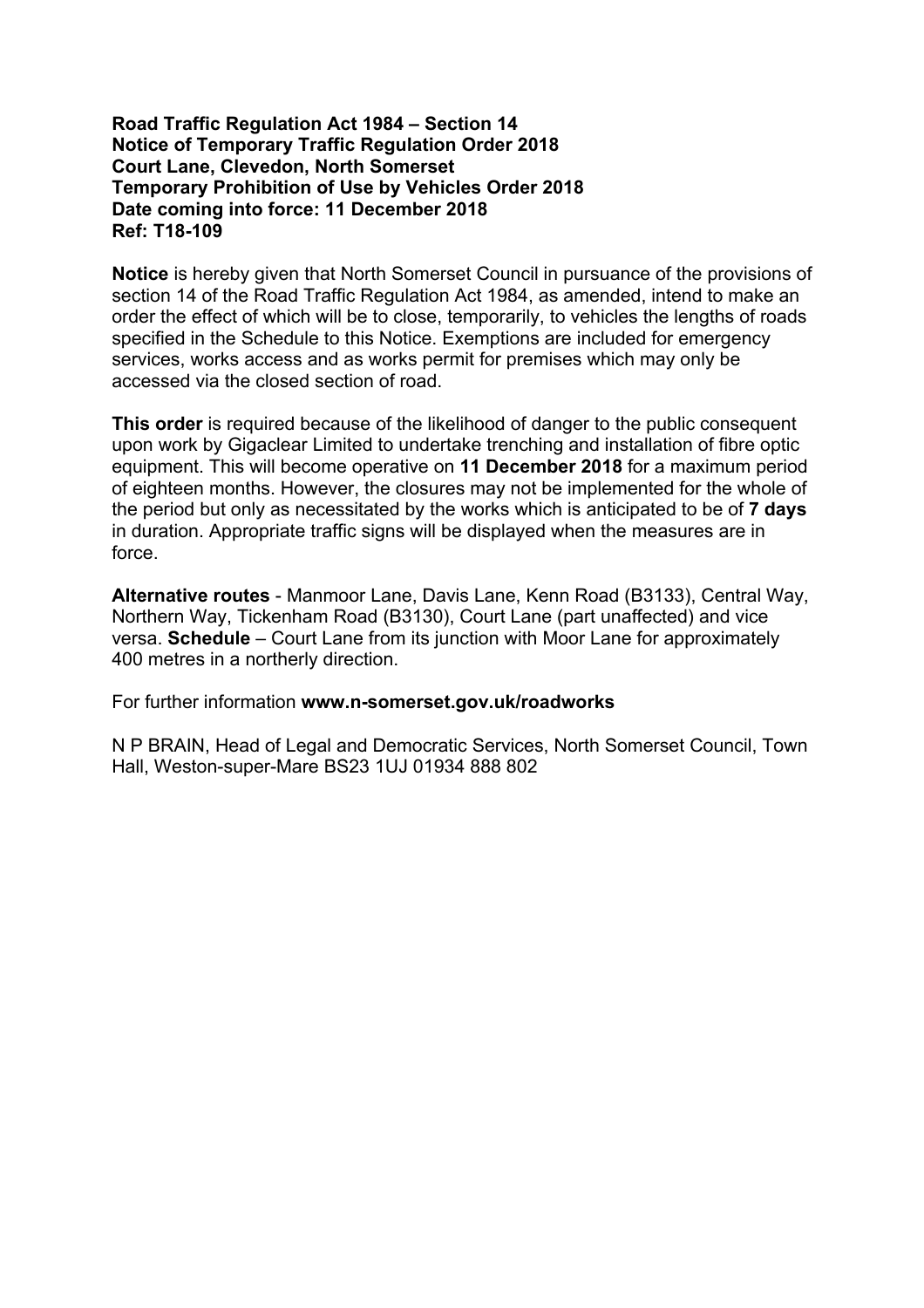# **Road Traffic Regulation Act 1984 – Section 14 Final Notice of Temporary Traffic Regulation Order 2018 Silver Street, Nailsea, North Somerset Temporary Prohibition of use by Vehicles Order 2018 Date coming into force: 26 November 2018 Ref: T18-130**

**Notice** is hereby given that North Somerset Council in pursuance of the provisions of section 14 of the Road Traffic Regulation Act 1984, as amended, have made an order the effect of which will be to close, temporarily, to vehicles the lengths of roads specified in the Schedule to this Notice. Exemptions are included for emergency services, works access and as works permit for premises which may only be accessed via the closed section of road.

**This order** was required because of the likelihood of danger to the public consequent upon work by Bristol Water to undertake connecting new Water Supply. This will become operative on **26 November 2018** for a maximum period of eighteen months. However, the closures may not be implemented for the whole of the period but only as necessitated by the works which is anticipated to be of **3 days** in duration. Appropriate traffic signs will be displayed when the measures are in force.

**Alternative routes** - Camp View, Silverlow Road, Silver Street (part unaffected) and vice versa. **Schedule** - Silver Street– outside property No.53 and for approximately 10m in each direction.

For further information **www.n-somerset.gov.uk/roadworks**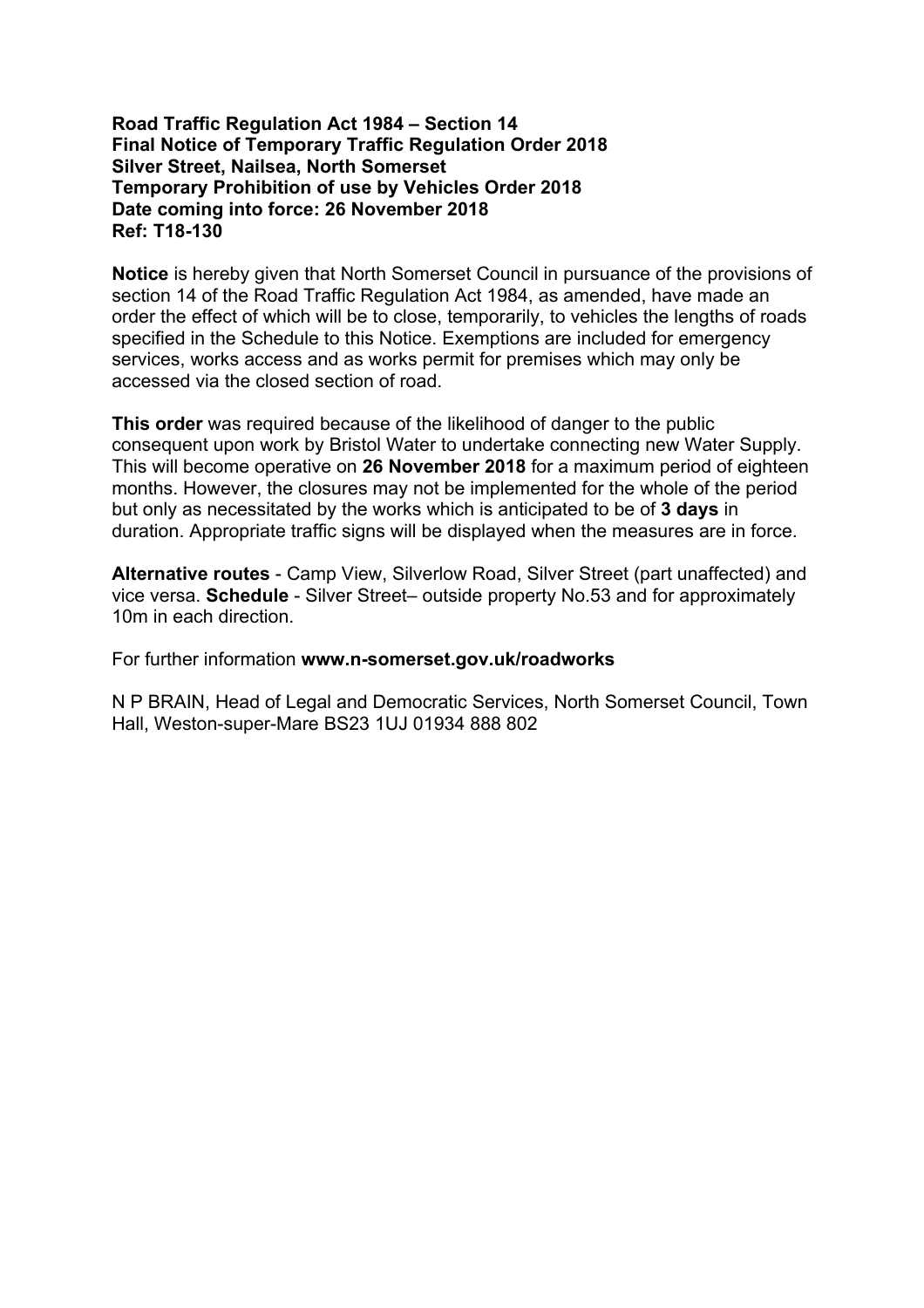# **Road Traffic Regulation Act 1984 – Section 14 Final Notice of Temporary Traffic Regulation Order 2018 Rickford Rise, Burrington, North Somerset Temporary Prohibition of Use by Vehicles Order 2018 Date coming into force: 26 November 2018 Ref: T18-128**

**Notice** is hereby given that North Somerset Council in pursuance of the provisions of section 14 of the Road Traffic Regulation Act 1984, as amended, have made an order the effect of which will be to close, temporarily, to vehicles the lengths of roads specified in the Schedule to this Notice. Exemptions are included for emergency services, works access and as works permit for premises which may only be accessed via the closed section of road.

**This order** was required because of the likelihood of danger to the public consequent upon work by Truespeed Communications Ltd to untertake trenching and installation of fibre optic equipment. This will become operative on **26 November 2018** for a maximum period of eighteen months. However, the closures may not be implemented for the whole of the period but only as necessitated by the works which is anticipated to be of **15 days** in duration. Appropriate traffic signs will be displayed when the measures are in force.

**Alternative route** - No suitable alternative route. **Schedule** - Rickford Rise – for its full extent.

For further information **www.n-somerset.gov.uk/roadworks**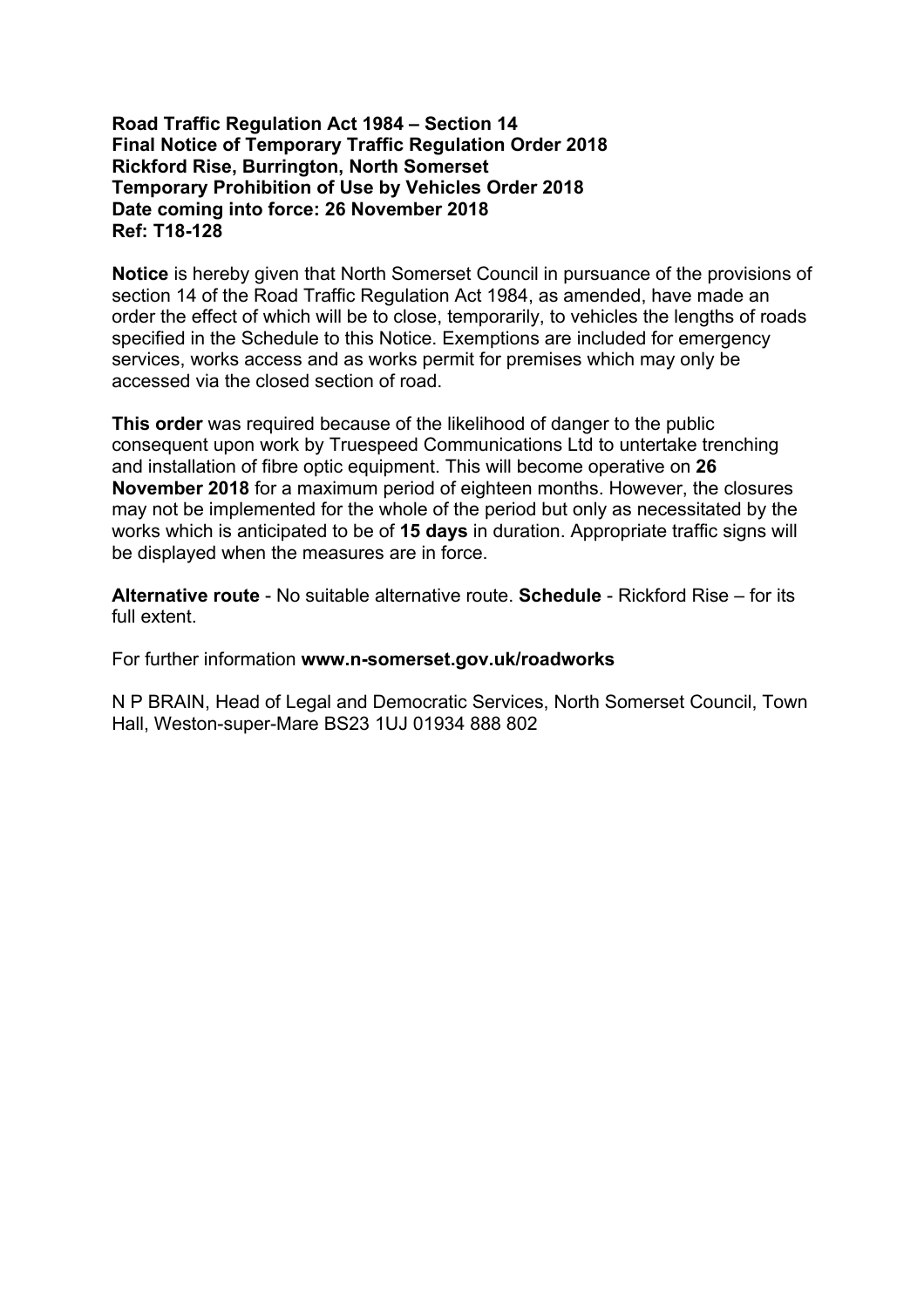# **Road Traffic Regulation Act 1984 – Section 14 Final Notice of Temporary Traffic Regulation Order Whitley Road, Banwell, North Somerset Temporary Prohibition of Use by Vehicles Order 2018 Date coming into force: 27 November 2018 Ref: T18-61**

**Notice** is hereby given that North Somerset Council in pursuance of the provisions of section 14 of the Road Traffic Regulation Act 1984, as amended, have made an order the effect of which will be to close, temporarily, to vehicles the lengths of roads specified in the Schedule to this Notice. Exemptions are included for emergency services, works access and as works permit for premises which may only be accessed via the closed section of road.

**This order** was required because of the likelihood of danger to the public consequent upon work by Gigaclear Limited to undertake trenching to install fibre optic equipment. This will become operative on **27 November 2018** for a maximum period of eighteen months. However, the closures may not be implemented for the whole of the period but only as necessitated by the works which is anticipated to be **25 days** in duration anticipated to start **27 November 2018**. Appropriate traffic signs will be displayed when the measures are in force.

**Alternative routes** - Whitley Road, Banwell - Well Lane, Knightcott, (A371) Knightcott Road - West Street - Castle Hill, The Rhodyate, Christon Road and vice versa. **Schedule** - Whitley Road, Banwell - from its junction with Well Lane for approximately 1500m in a south easterly direction to its junction with Christon Road.

For further information **www.n-somerset.gov.uk/roadworks**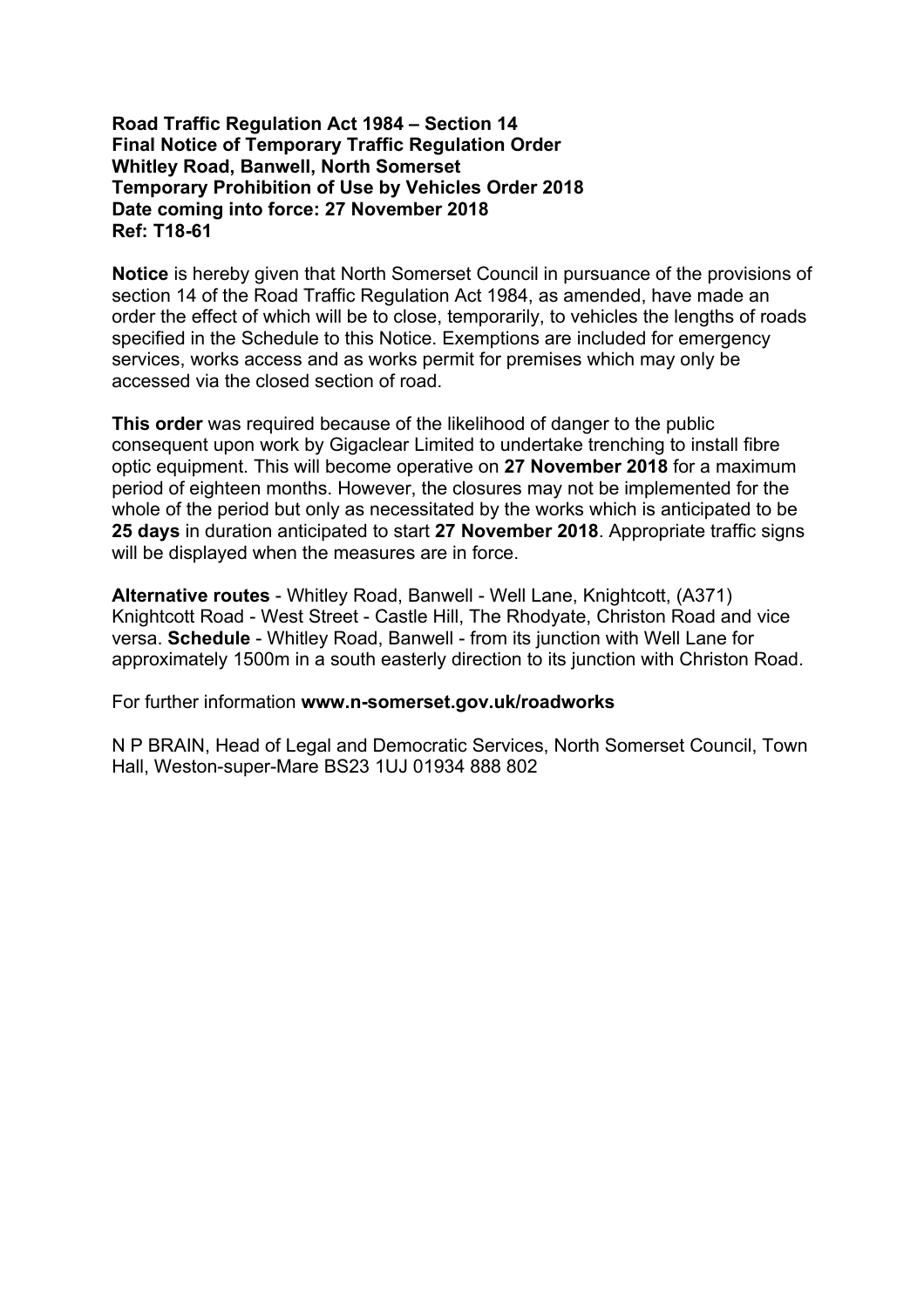# **Road Traffic Regulation Act 1984 – Section 14 Final Notice of Temporary Traffic Regulation Order Summer Lane, Banwell, North Somerset Temporary Prohibition of use by Vehicles Order 2018 Date coming into force: 26 November 2018 Ref:T18-40**

**Notice** is hereby given that North Somerset Council in pursuance of the provisions of section 14 of the Road Traffic Regulation Act 1984, as amended, have made an order the effect of which will be to close, temporarily, to vehicles the lengths of roads specified in the Schedule to this Notice. Exemptions are included for emergency services, works access and as works permit for premises which may only be accessed via the closed section of road.

**This order** was required because of the likelihood of danger to the public consequent upon work by Gigaclear Limited to undertake trenching works. This will become operative on the 26th November 2018 for a maximum period of eighteen months. However, the closures may not be implemented for the whole of the period but only as necessitated by the works which is anticipated to be of 4 days in duration in Phase One anticipated to start on the 26th November and 19 days in duration for Phase Two anticipated to start on the 30th Novermber. The timings of the phases are subject to completion of earlier phase permitting Phase Two to begin earlier than anticipated or in the event of an encountering an engineering difficulty subsequent phase may be delayed. Appropriate traffic signs will be displayed when the measures are in force.

**Alternative routes** - Phase One - Summer Lane - Summer Lane (part unaffected), Wolvershill Road, (A371) West Street- Knightcott Road and vice versa. Phase Two - Summer Lane - Wolvershill Road, (A371) West Street - Knightcott Road, Summer Lane (part unaffected) and vice versa. **Schedule** - Phase One - Summer Lane - from its junction with Knightcott Road approximately 170m in a northerly direction to the entrance of Summer Lane Park Homes. Phase Two - Summer Lane- from its junction with Wolvershill Road for approximately 1220m in a southerly direction to the entrance of Summer Lane Park Homes.

For further information **www.n-somerset.gov.uk/roadworks**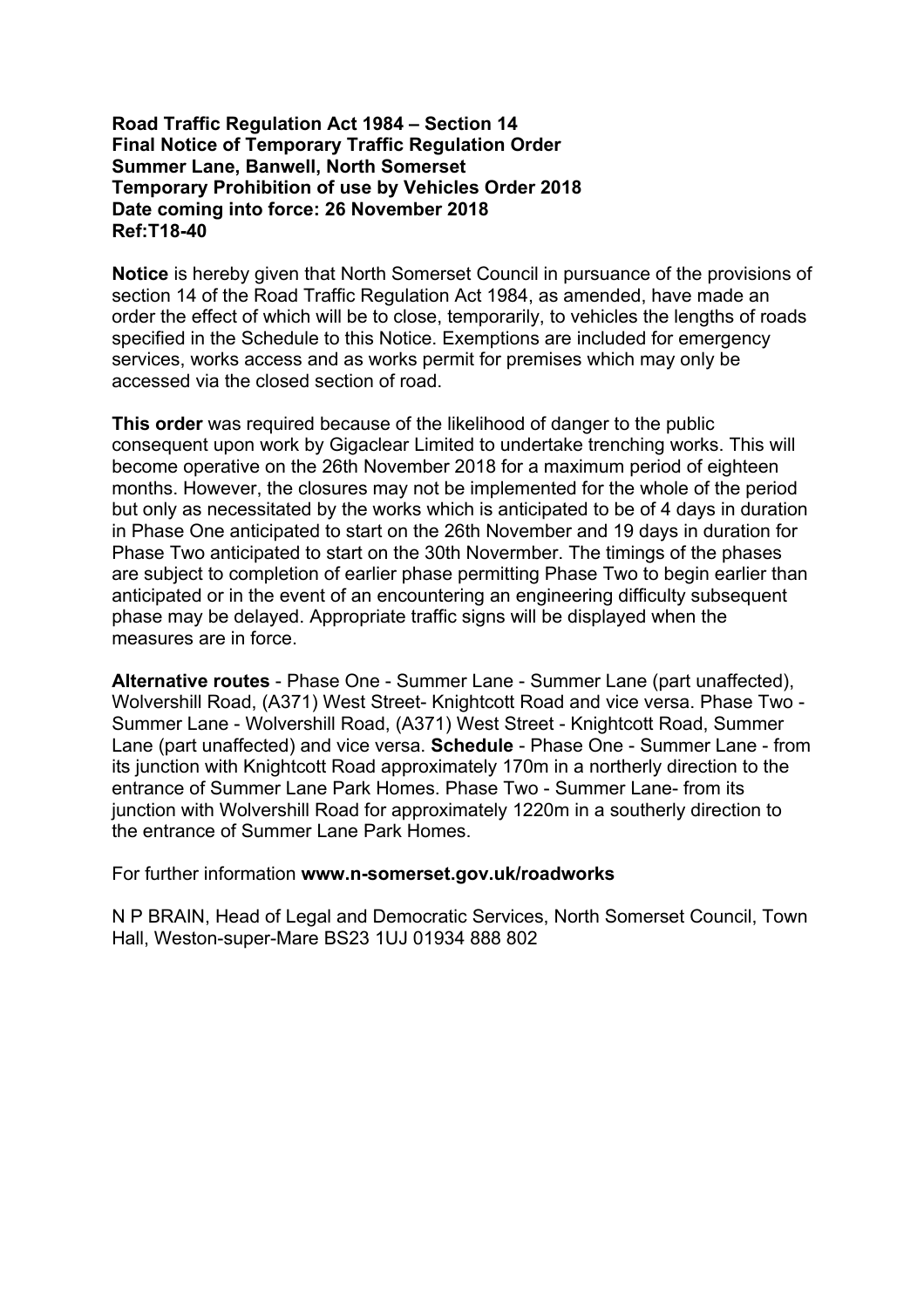#### **Road Traffic Regulation Act 1984 – Section 14 Notice of Temporary Traffic Regulation Order 2018 Happerton Lane, Easton-in-Gordano, North Somerset Temporary Prohibition of Use by Vehicles Order 2018 Date coming into force: 30 November 2018 Ref: T18-90**

**Notice** is hereby given that North Somerset Council in pursuance of the provisions of section 14 of the Road Traffic Regulation Act 1984, as amended, intend to make an order the effect of which will be to close, temporarily, to vehicles the lengths of roads specified in the Schedule to this Notice. Exemptions are included for emergency services, works access and as works permit for premises which may only be accessed via the closed section of road.

**This order** is required because of the likelihood of danger to the public consequent upon work by Gigaclear Limited to undertake trenching and Installation of fibre optic equipment. This will become operative on **30 November 2018** for a maximum period of eighteen months. However, the closures may not be implemented for the whole of the period but only as necessitated by the works in two phases which is anticipated to be **7 days** in duration for Phase One and **5 days** in duration for Phase Two anticipated to start **7 December 2018**. The timings of the phases are subject to completion of earlier phase permitting phase two to begin earlier than anticipated, or in the event of encountering engineering difficulties subsequent phase may be delayed. Appropriate traffic signs will be displayed when the measures are in force.

**Alternative routes** - Phase 1 - Happerton Lane (part unaffected), A369 Martcombe Road and vice versa. Phase 2 - Happerton Lane (part unaffected), A369 Martcombe Road- Pill Road, Sandy Lane, Common Lane and vice versa. **Schedule** - Happerton Lane from property Mulberry House for approximately 650m in a westerley direction to Happerton Farm. Happerton Lane - From property Happerton Farm for approximately 350m in a westerley direction to its junction with Common Lane.

For further information **www.n-somerset.gov.uk/roadworks**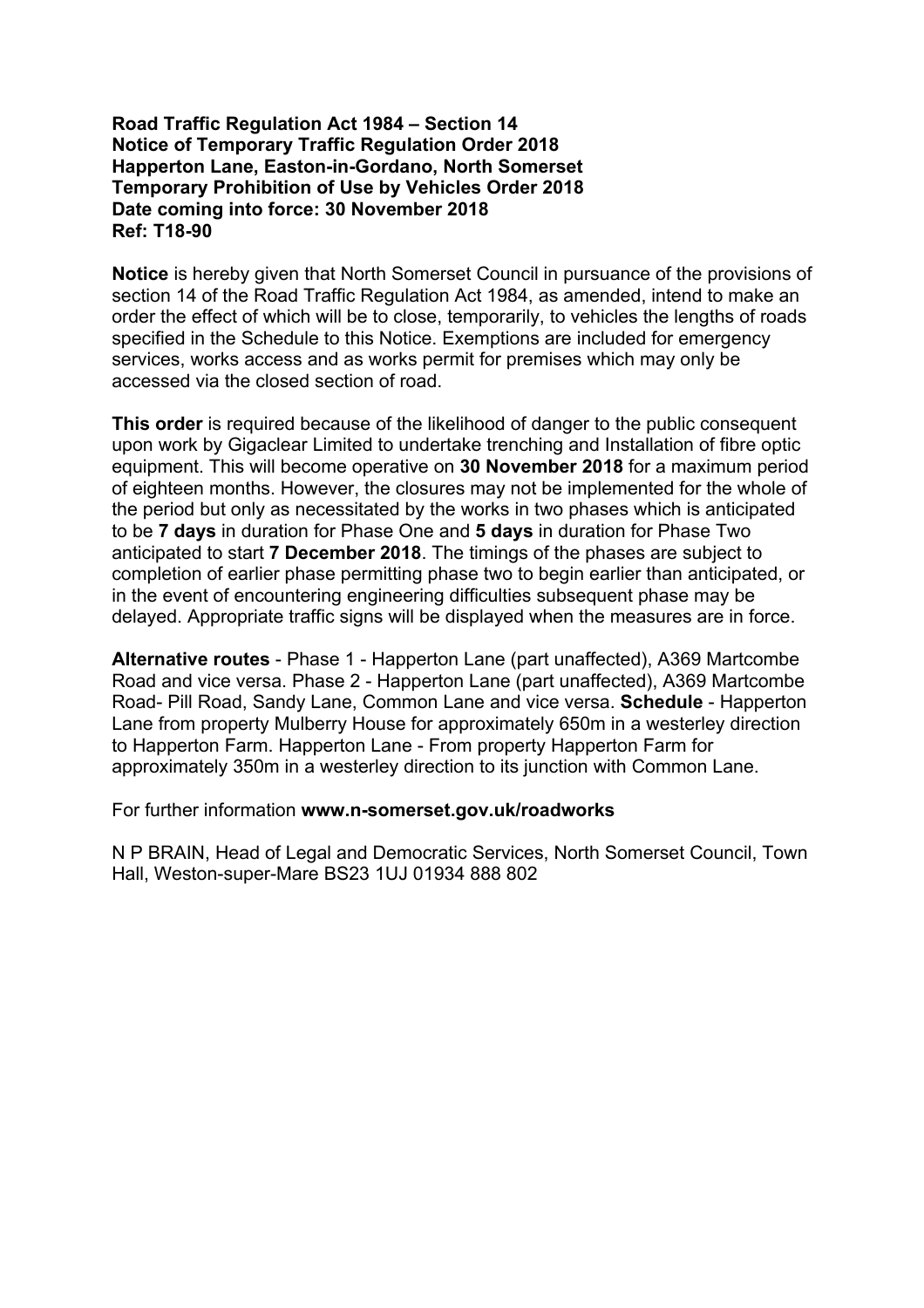# **Rownham Hill, Leigh Woods, North Somerset (Temporary Prohibition of Use by Vehicles) Order 2018 Ref: DM/NSSR/EW/01**

**Notice** is hereby given that North Somerset Council in pursuance of the provision of section 14 of the Road Traffic Regulation Act 1984, as amended, intends to make an Order the effect of which will be to close, temporarily to vehicles, the length of road specified in Schedule 1 to this Notice.

**The Order** is required for avoiding danger to persons or other traffic using the road arising from works to resurface the road. The Order will become operative on **3 December 2018** for a maximum period of eighteen months. However, the authorisation may not be implemented for the whole of the period but only as necessitated by the works which is anticipated to be on 3, 4 and 5 December 2018 (between 8pm and 6am each night). When the closure is active, road closed signs will be displayed and a diversion system will operate.

**Alternative routes** - Rownham Hill road closure - Eastbound: A369 Clanage Road, south onto A370, west onto B3128 Clarken Coombe, right onto B3129 Beggar Bush Lane, right onto A369 Abbots Leigh Road. Westbound: as above, vice-versa. **Schedule** – Rownham Hill from Bridge Road to its boundary with Bristol.

For further information **www.n-somerset.gov.uk/roadworks**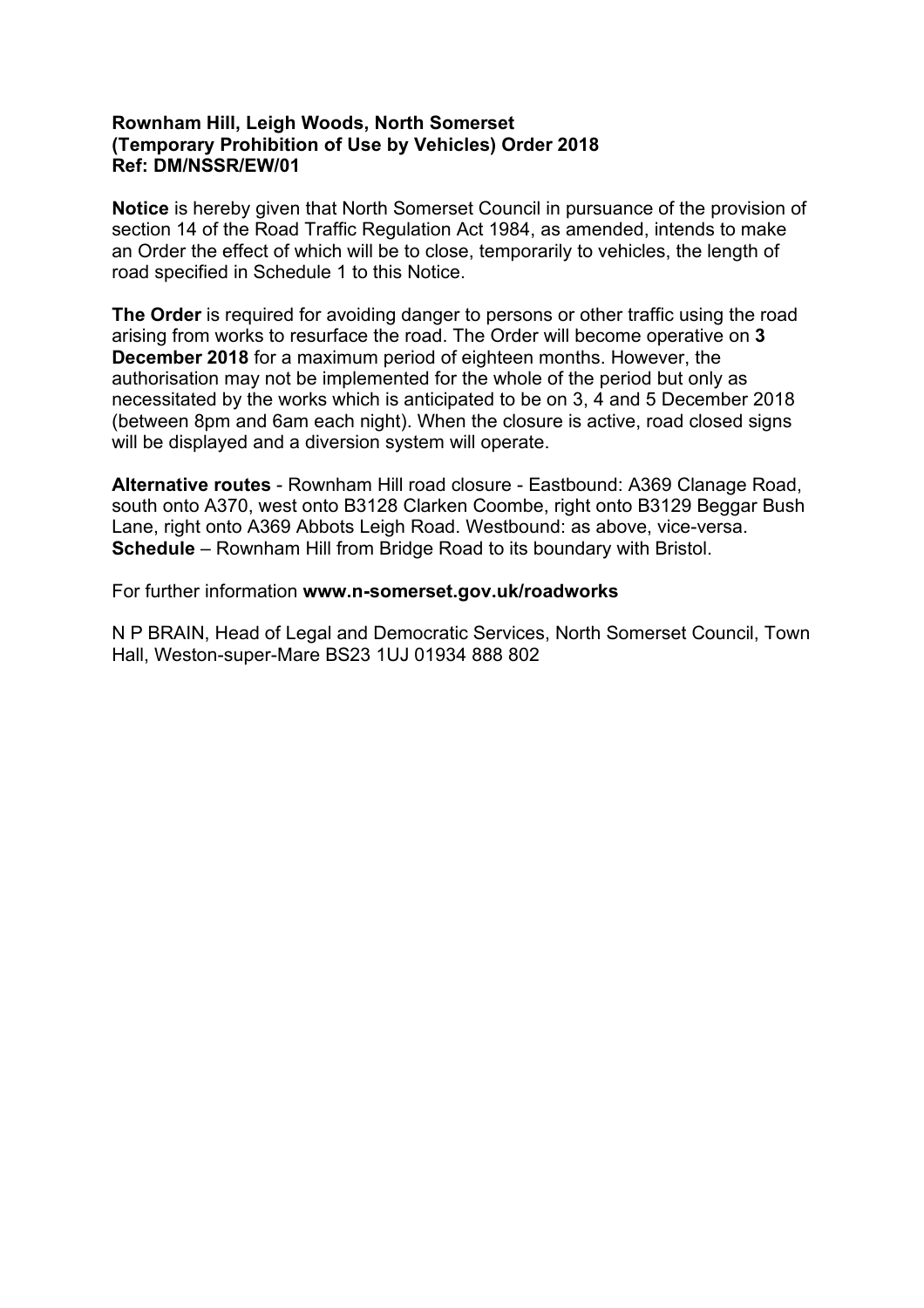# **Various roads, Clevedon, North Somerset (Prohibition of Goods Vehicles Over 7.5 tonnes Maximum Gross Weight) Order 2018 Ref: AllSAINTS7.5T**

**Notice** is hereby given that North Somerset Council has made an order under section 84 of the Road Traffic Regulation Act 1984 as amended, the effect of which is to prohibit any goods vehicle exceeding 7.5 tonnes maximum gross weight to enter or proceed on the lengths of roads specified in Schedule 1 to this Notice.

**The order** will come into operation on **30 November 2018** and a copy thereof together with a map and a copy of the council's Statement of Reasons for making the order may be inspected at Highways and Transport, North Somerset Council, Castlewood, Tickenham Road, Clevedon BS21 6FW (callers should report to reception and ask for the Engineering Design Section quoting reference AllSAINTS7.5T during normal office hours). Any person who desires to question the validity of, or of any provision contained in the order on the grounds that it is not within the relevant powers of the Road Traffic Regulation Act 1984 as amended, or on the grounds that any of the relevant requirements of that Act has not been complied with in relation to the order, may within six weeks after the date on which the order was made, apply to the High Court for this purpose.

**Schedule 1** (Prohibition of Goods Vehicles of Over 7.5 Tonnes Maximum Gross Weight) All Saints Lane for the entire length of the road. Carey's Close for the entire length of the road.

Email: traffic.orders@n-somerset.gov.uk Dated: 7 November 2018

For further information **www.n-somerset.gov.uk/roadworks**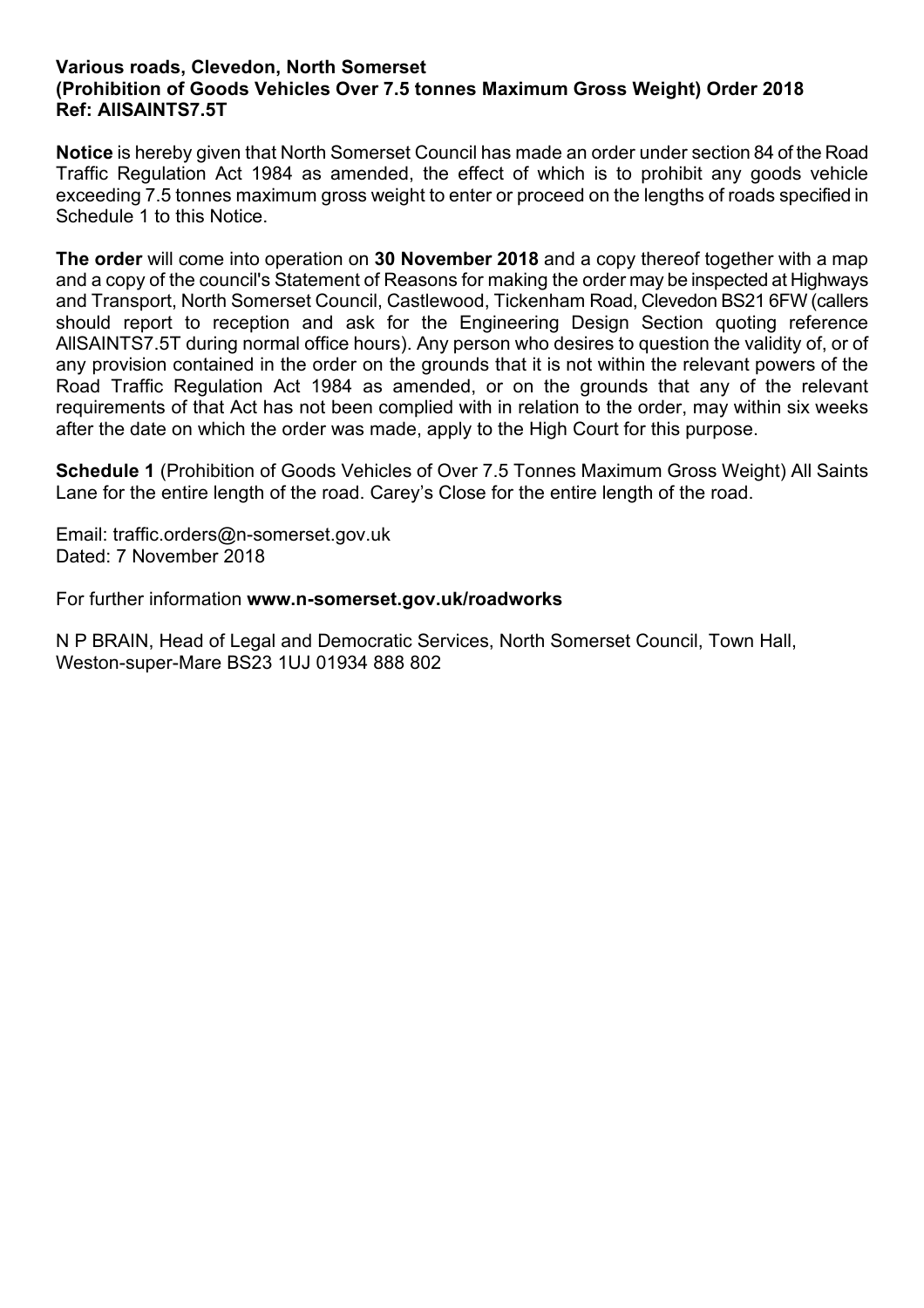## **Road Traffic Regulation Act 1984 – Section 14 Notice of Temporary Traffic Regulation Order 2018 High Street (2), Banwell, North Somerset (Temporary Prohibition of Use by Vehicles) Order 2018 Date coming into force: 8 December 2018 Ref: T18-131**

**Notice** is hereby given that North Somerset Council in pursuance of the provisions of section 14 of the Road Traffic Regulation Act 1984, as amended, intend to make an order the effect of which will be to close, temporarily, to vehicles the lengths of roads specified in the Schedule to this Notice. Exemptions are included for emergency services, works access and as works permit for premises which may only be accessed via the closed section of road.

**This order** is required because of the likelihood of danger to the public consequent upon work by Bristol Water to connect new water supply. This will become operative on **8 December 2018** for a maximum period of eighteen months. However, the closures may not be implemented for the whole of the period but only as necessitated by the works which is anticipated to be **2 days** in duration. Appropriate traffic signs will be displayed when the measures are in force.

**Alternative routes** - High Street (part unaffected), Whitley Road, Christon Road, Winthill, Castle Hill and vice versa. **Schedule -** High Street outside property 5 High Street, Banwell.

For further information **www.n-somerset.gov.uk/roadworks**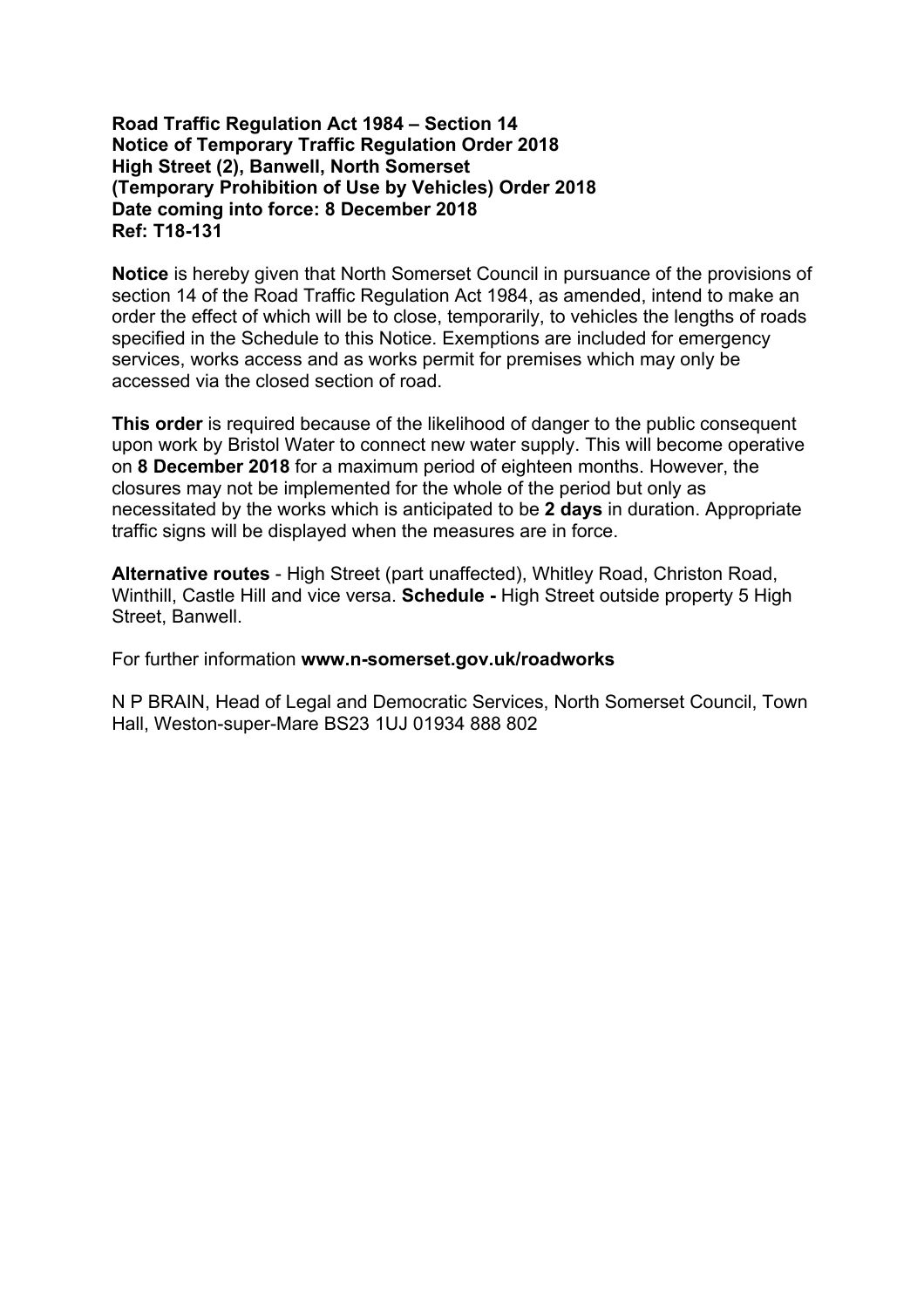# **B3129 Beggar Bush Lane, Wraxall and Failand, North Somerset (Temporary Prohibition of Use by Vehicles) Order 2018 Ref: PK/T18/33**

**Notice** is hereby given that North Somerset District Council in pursuance of the provisions of section 14 of the Road Traffic Regulation Act 1984, as amended, have made an order the effect of which has closed, temporarily, to vehicles the lengths of roads specified in the Schedule to this Notice.

**This order** was required because of works for carriageway resurfacing and will become operative on **19 November 2018** for a maximum period of eighteen months. However, the closures may not be implemented for the whole of the period but only as necessitated by the works which is anticipated to be **3 weeks** in duration between the hours of 8am and 5pm.

**Alternative routes** – A369 eastbound traffic (cars and LGVs) - A369 (Abbots Leigh Road, Rownham Hill, Clanage Road, Winterstoke Underpass), A370 (Ashton Road, Brunel Way), B3128 (South Slip Road, North Slip Road, Ashton Road, Clarken Combe, Clevedon Road). B3128 eastbound traffic (cars and LGVs) - B3128 (Clevedon Road, Clarken Coombe, Ashton Road), A370 (Brunel Way, Portishead Way), A369 (Clanage Road, Rownham Hill, Abbots Leigh Road). A369 eastbound traffic (HGVs travelling from M5 Junction 19) - HGVS advised to remain on the M5 southbound to Junction 20 then access Bristol via the B3130 and A370. B3128 eastbound traffic (HGVs travelling from M5 Junction 20) – HGVs advised to take the M5 Junction 20 then access Bristol via the B3130 and A370. **Schedule** – B3129 Beggar Bush Lane from the junction with B3128 (Clevedon Road) and the junction with the A369 (Abbots Leigh Road).

For further information **www.n-somerset.gov.uk/roadworks**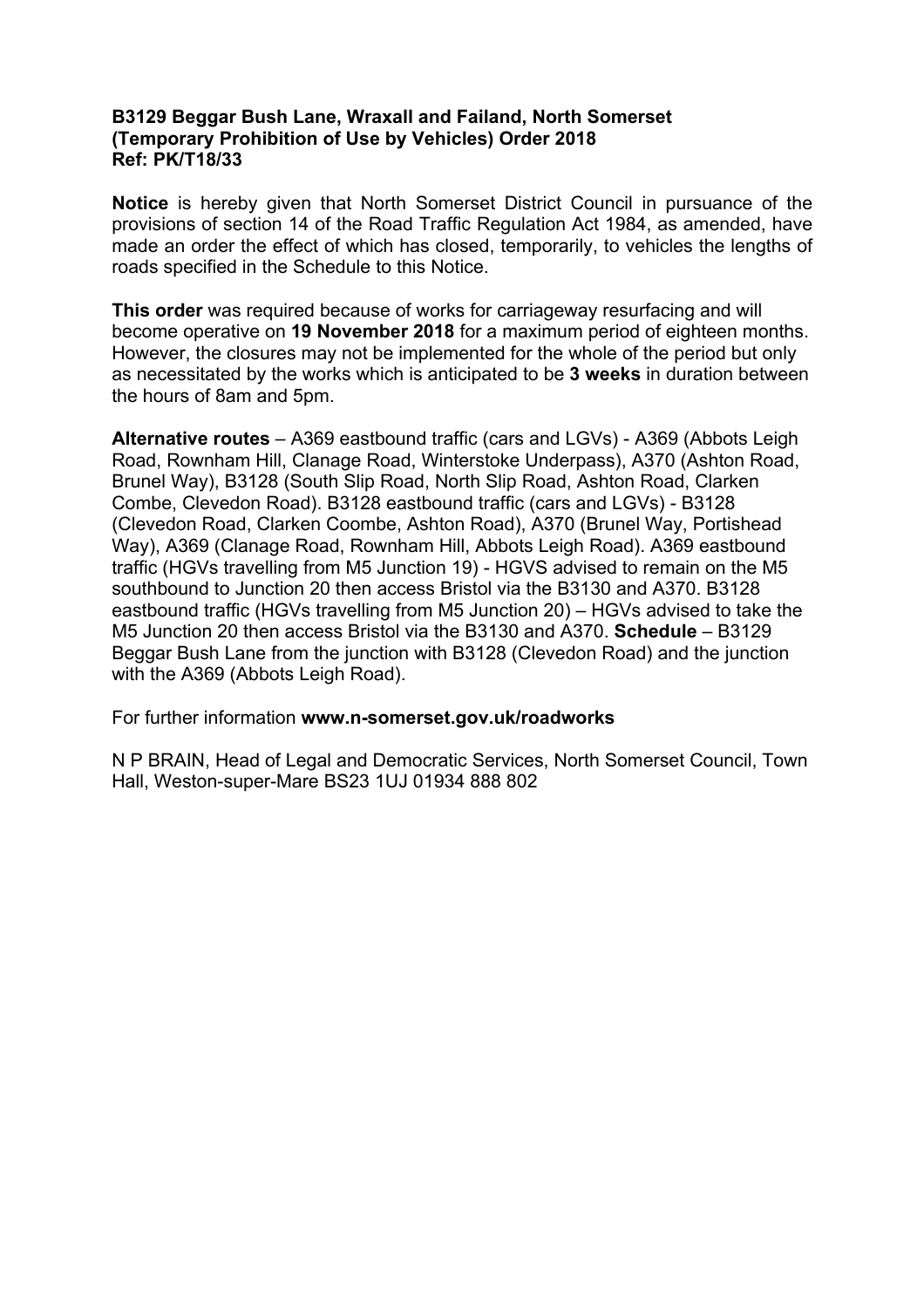#### **Road Traffic Regulation Act 1984 – Section 14 Notice of Temporary Traffic Regulation Order 2019 Christon Road, Banwell North Somerset Temporary Prohibition of use by Vehicles Order 2018 Date coming into force: 3 January 2019 Ref: T19-06**

**Notice** is hereby given that North Somerset Council in pursuance of the provisions of section 14 of the Road Traffic Regulation Act 1984, as amended, intend to make an order the effect of which will be to close, temporarily, to vehicles the lengths of roads specified in the Schedule to this Notice. Exemptions are included for emergency services, works access and as works permit for premises which may only be accessed via the closed section of road.

**This order** is required because of the likelihood of danger to the public consequent upon work by Gigaclear Limited to undertake trenching for installation of fibre optic equipment. This will become operative on **3 January 2019** for a maximum period of eighteen months. However, the closures may not be implemented for the whole of the period but only as necessitated by the works which is anticipated to be **23 days** in duration. Appropriate traffic signs will be displayed when the measures are in force.

**Alternative routes** - Whitley Road, Well Lane, Knightcott, (A371) Knightcott Road-West Street - Castle Hill, The Rhodyate and vice versa. **Schedule** - Christon Road for its full extent.

For further information **www.n-somerset.gov.uk/roadworks**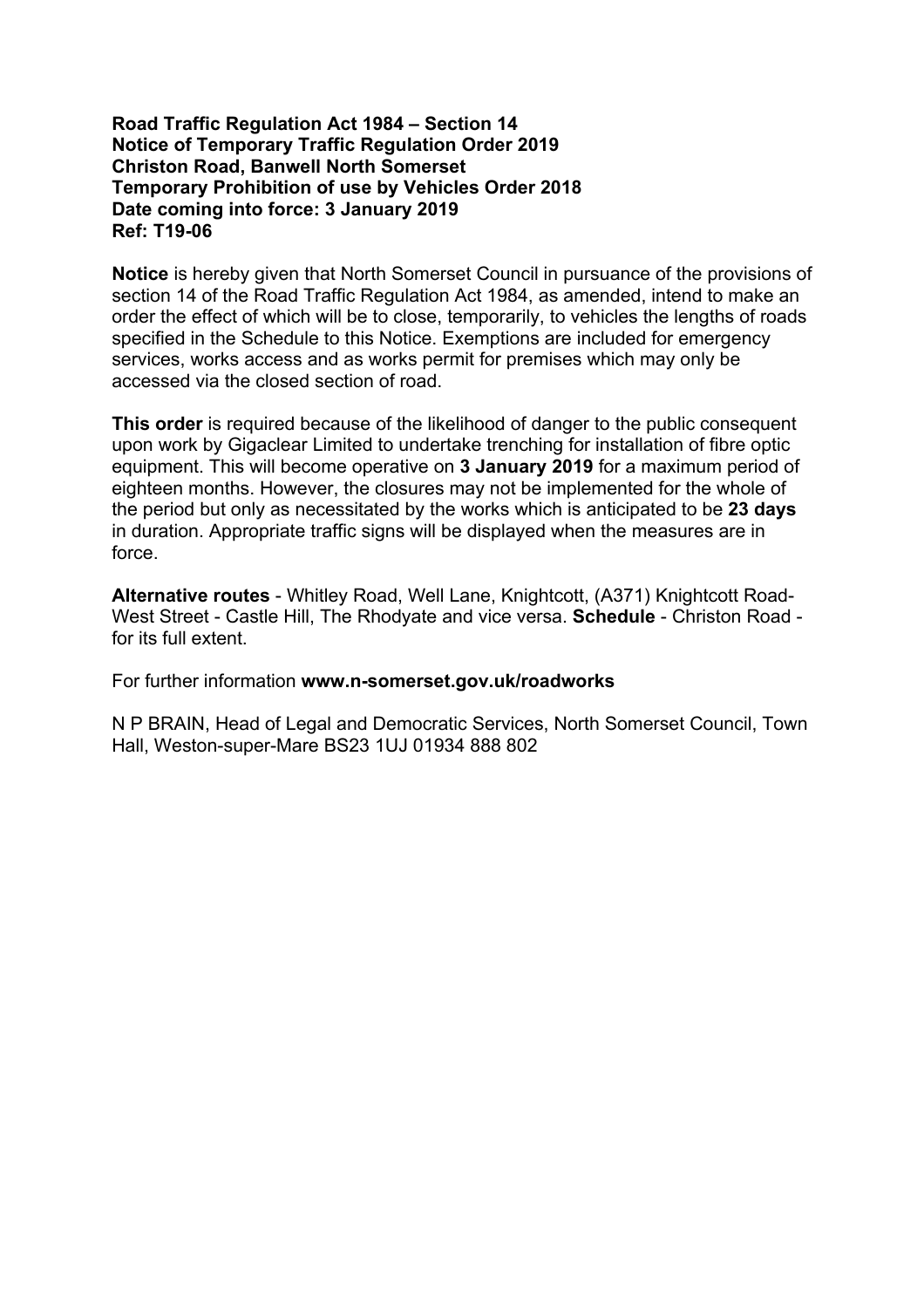# **Knightstone Road/South Parade/Lower Church Road, Weston-super-Mare, North Somerset Temporary Prohibition of Use by Vehicles Order 2018 Ref: MOS/T18/40**

**Notice** is hereby given that North Somerset District Council in pursuance of the provisions of section 14 of the Road Traffic Regulation Act 1984, as amended, intend to make an order the effect of which will be to close, temporarily, to vehicles the lengths of roads specified in the Schedule to this Notice.

**This order** is required because of public realm improvement works to realign the carriageway, widen the footways and resurfacing the carriageway and will become operative on **3 December 2018** for a maximum period of eighteen months. However, the closures will not be implemented for the whole of the period but only as necessitated by the works which will require several closures over a period anticipated to be **20 weeks** in duration.

**Alternative routes** - Knightstone Road - Royal Parade, Marine Parade, Beach Road, Carlton Street, Walliscote Grove Road, Walliscote Road, Station Road, Francis Fox Road, Locking Road, Alfred Street, Boulevard, Waterloo Street, South Parade. South Parade - Knightstone Road, Royal Parade, Marine Parade, Beach Road, Carlton Street, Walliscote Grove Road, Walliscote Road, Station Road, Francis Fox Road, Locking Road, Alfred Street, Boulevard, Waterloo Street. Lower Church Road - Upper Church Road, St Josephs Road, Bristol Road Lower, Arundell Road, Albert Quadrant, Boulevard, Waterloo Street, South Parade. **Schedule** – Knightstone Road from Royal Parade to West Street. South Parade from West Street to Waterloo Street. Lower Church Road from South Terrance to Knightstone Road.

For further information **www.n-somerset.gov.uk/roadworks**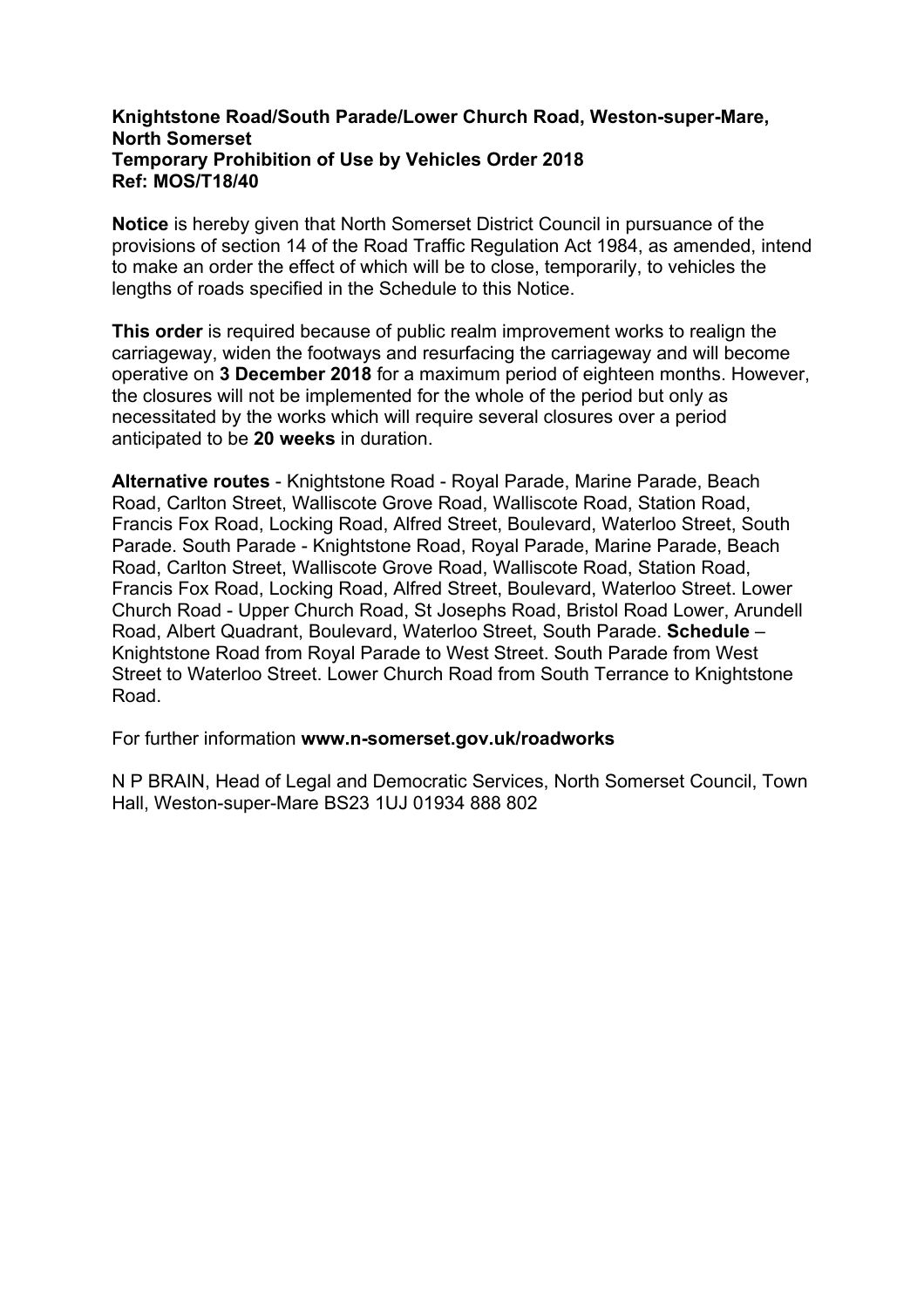# **Road Traffic Regulation Act 1984 – Section 14 Notice of Temporary Traffic Regulation Order 2018 Littleton Lane, Winford, North Somerset Temporary Prohibition of Use by Vehicles Order 2018 Date coming into force: 10 December 2018 Ref: T18-132**

**Notice** is hereby given that North Somerset Council in pursuance of the provisions of section 14 of the Road Traffic Regulation Act 1984, as amended, intend to make an order the effect of which will be to close, temporarily, to vehicles the lengths of roads specified in the Schedule to this Notice. Exemptions are included for emergency services, works access and as works permit for premises which may only be accessed via the closed section of road.

**This order** is required because of the likelihood of danger to the public consequent upon work by Truespeed Communications Ltd to install duct for Fibre optic equipment. This will become operative on **10 December 2018** for a maximum period of eighteen months. However, the closures may not be implemented for the whole of the period but only as necessitated by the works which is anticipated to be **12 days** in duration. Appropriate traffic signs will be displayed when the measures are in force.

**Alternative routes** - no suitable route. **Schedule** - Littleton Lane from its junction with Chew Road (B3133) for approximately 578m in a northerly direction.

For further information **www.n-somerset.gov.uk/roadworks**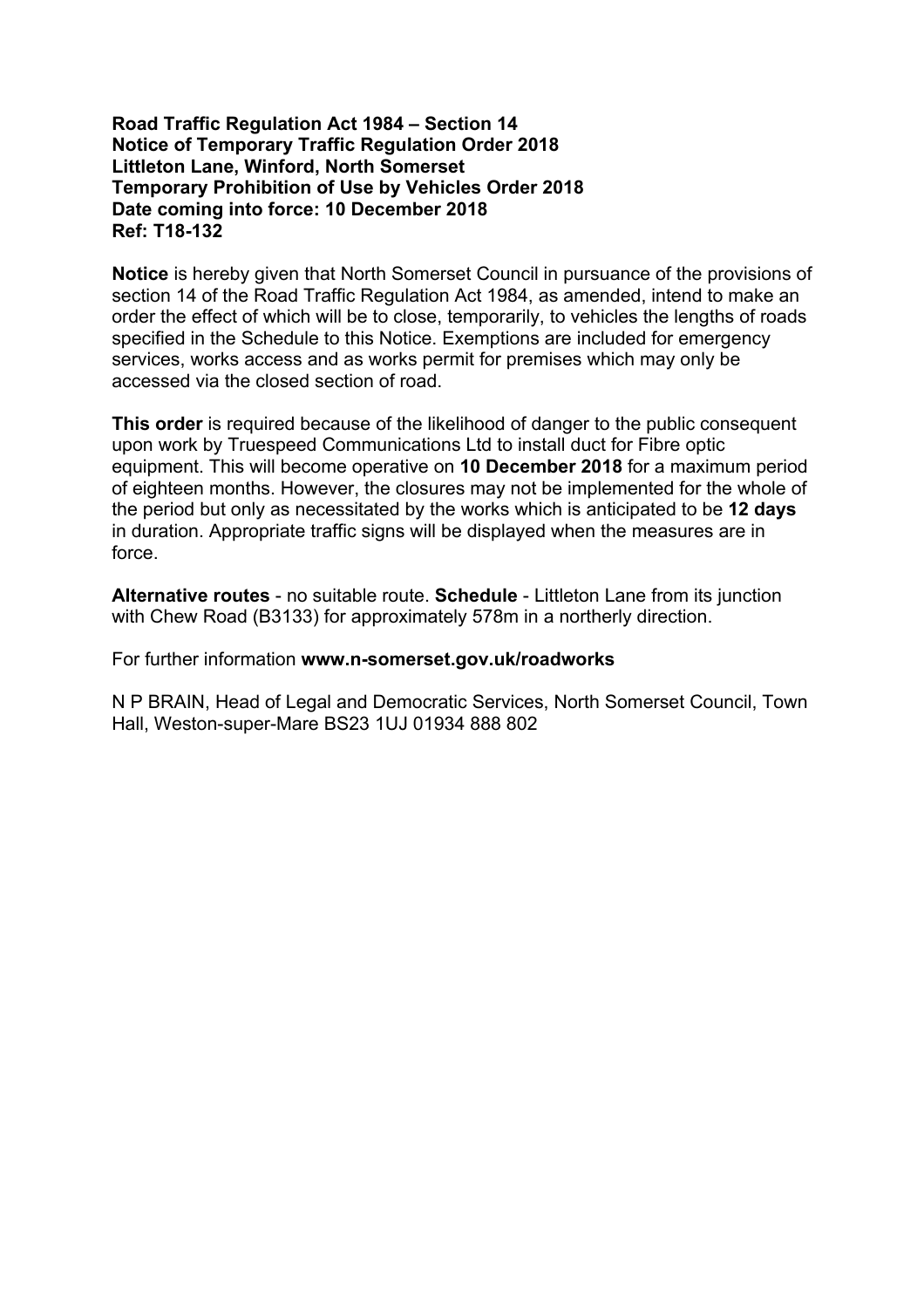# **Road Traffic Regulation Act 1984 – Section 14 Notice of Temporary Traffic Regulation Order Prohibition 2018 Brockley Lane, Brockley North Somerset Temporary Prohibition of use by Vehicles Order 2018 Date coming into force: 25 November 2018 Ref: T18-133**

**Notice** is hereby given that North Somerset Council in pursuance of the provisions of section 14 of the Road Traffic Regulation Act 1984, as amended, intend to make an order the effect of which will be to close, temporarily, to vehicles the lengths of roads specified in the Schedule to this Notice. Exemptions are included for emergency services, works access and as works permit for premises which may only be accessed via the closed section of road.

**This order** is required because of the likelihood of danger to the public consequent upon work by Gigaclear Limited to Trenching works for Fibre Optic cable & equipment installation. This will become operative on **25 November 2018** for a maximum period of eighteen months. However, the closures may not be implemented for the whole of the period but only as necessitated by the works which is anticipated to be **19 days** in duration. Appropriate traffic signs will be displayed when the measures are in force.

**Alternative routes** - A370 Main Road, Station Road, Queens Road, Hannah More Road, St Marys Grove, Netherton Wood Lane, Chelvey Road and vice versa. **Schedule** - Brockley Lane - for its full extent

For further information **www.n-somerset.gov.uk/roadworks**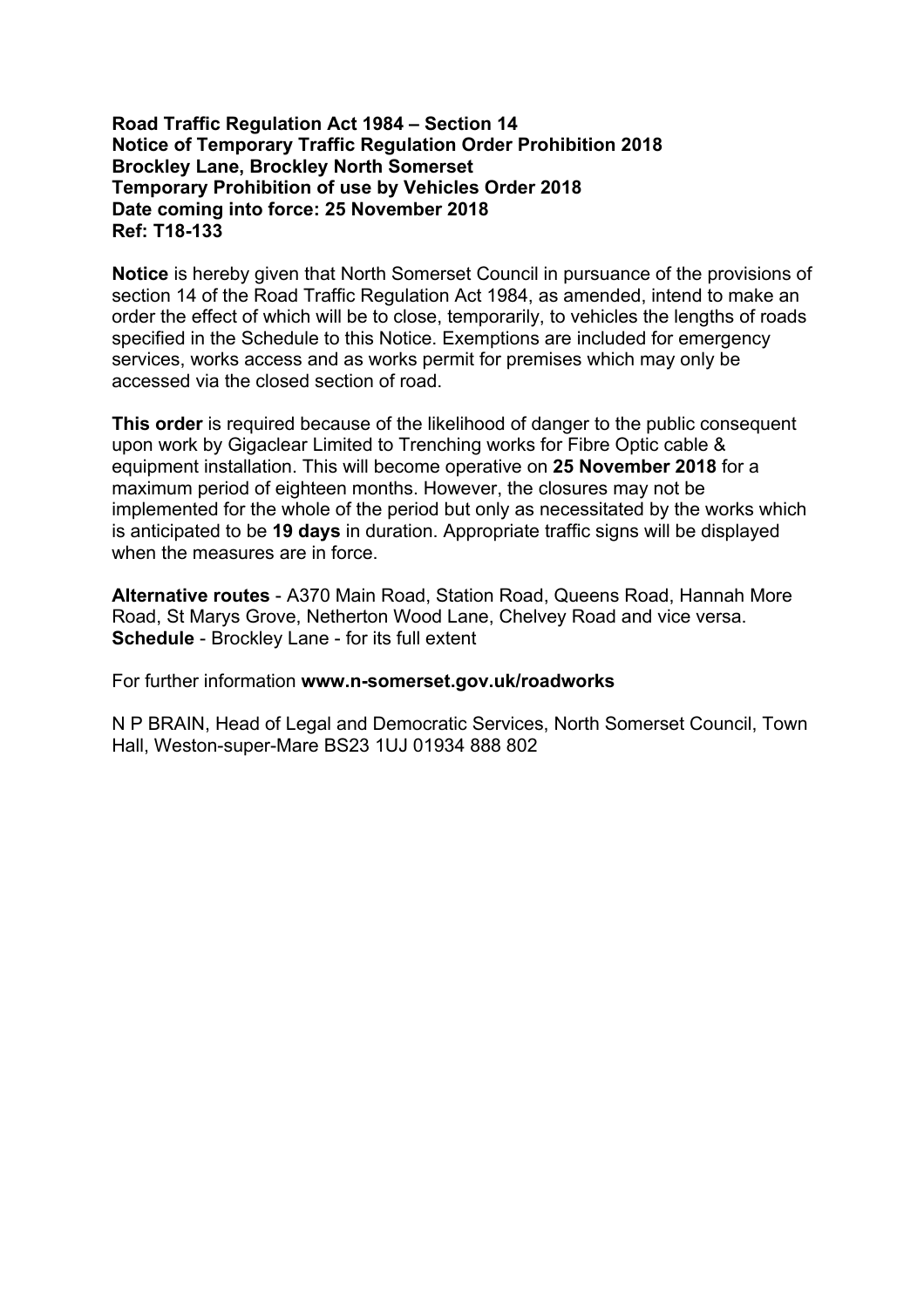# **Road Traffic Regulation Act 1984 – Section 14 Notice of Temporary Traffic Regulation Order 2018 Winthill, Banwell, North Somerset Temporary Prohibition of Use by Vehicles Order 2018 Date coming into force: 6 December 2018 Ref: T18-134**

**Notice** is hereby given that North Somerset Council in pursuance of the provisions of section 14 of the Road TrafficRegulation Act 1984, as amended, intend to make an order the effect of which will be to close, temporarily, to vehicles the lengths of roads specified in the Schedule to this Notice. Exemptions are included for emergency services, works access and as works permit for premises which may only beaccessed via the closed section of road.

**This order** is required because of the likelihood of danger to the public consequent upon work by Gigaclear Limited toundertake trenching and installation of fibre optic equipment. This will become operative on **6 December 2018** for a maximum period of eighteen months. However, the closures may not be implemented for the whole of the period but only as necessitated by the works in two phases which is anticipated to be **6 days** in duration for Phase One anticipated to start **6 December 2018** and **10 days** in duration for Phase Two anticipated to start **12 December 2018**. Appropriate traffic signs will be displayed when the measures are in force.

**Alternative routes** - Christon Road, The Rhodyate and vice versa. Schedule - Phase One - Winthill - from its junction with The Rhodyate for approximately 70m in a Westerly direction. Phase Two - Winthill- from its junction with Christon Road for approximnately 250m in an Easterly Direction to outside property Winthill Farm.

For further information **www.n-somerset.gov.uk/roadworks**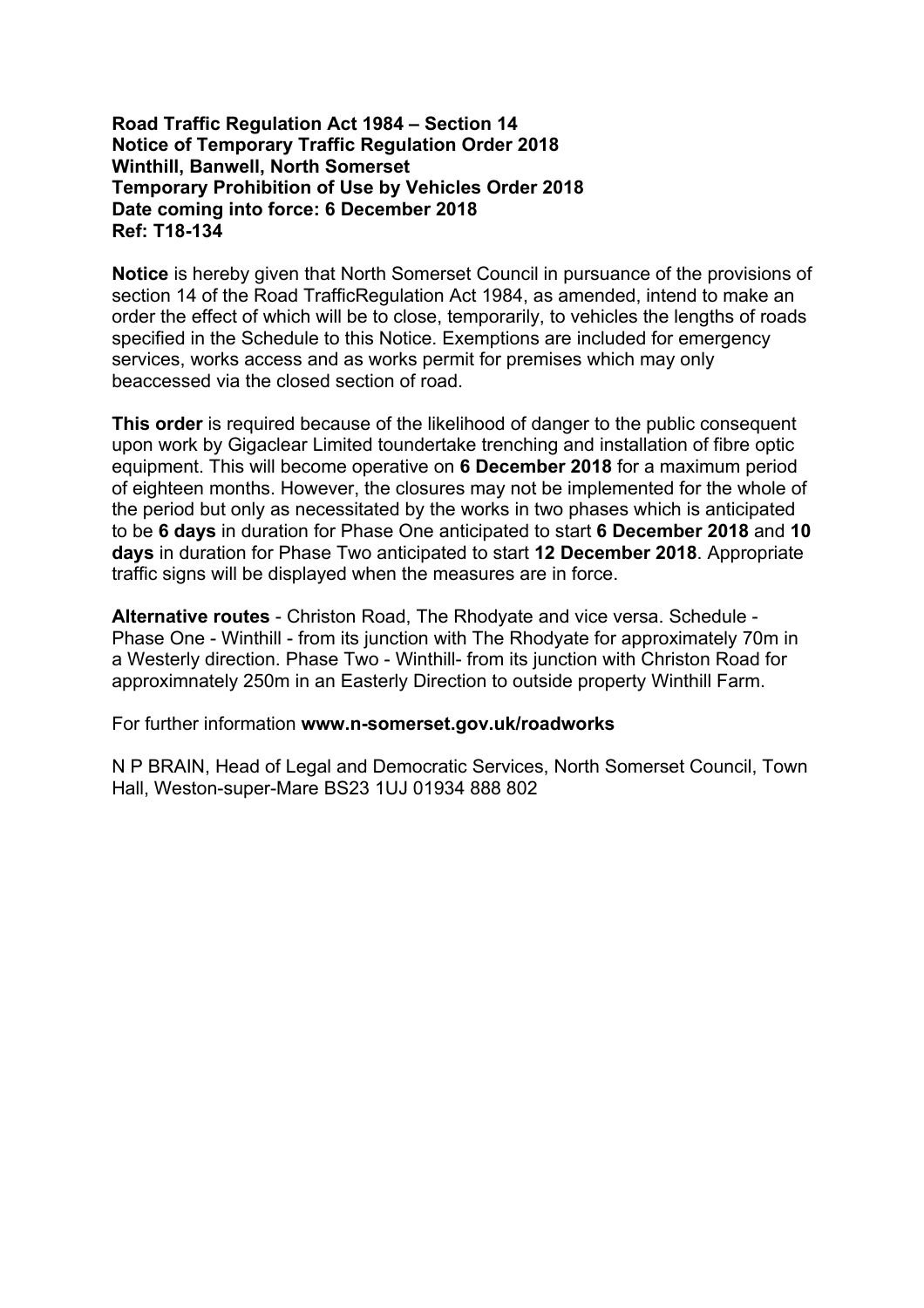# **Road Traffic Regulation Act 1984 – Section 14 Notice of Temporary Traffic Regulation Order 2018 Brockley Way, Brockley North Somerset Temporary Prohibition of Use by Vehicles Order 2018 Date coming into force: 14 December 2018 Ref:T18-136**

**Notice** is hereby given that North Somerset Council in pursuance of the provisions of section 14 of the Road Traffic Regulation Act 1984, as amended, intend to make an order the effect of which will be to close, temporarily, to vehicles the lengths of roads specified in the Schedule to this Notice. Exemptions are included for emergency services, works access and as works permit for premises which may only be accessed via the closed section of road.

**This order** is required because of the likelihood of danger to the public consequent upon work by Gigaclear Limited to undertake Installation of Fibre Optic equipment. This will become operative on **14 December 2018** for a maximum period of eighteen months. However, the closures may not be implemented for the whole of the period but only as necessitated by the works which is anticipated to be **8 days** in duration. Appropriate traffic signs will be displayed when the measures are in force.

**Alternative routes** - Brockley Way (part unaffected), Meetinghouse Lane, Main Road, Brockley Lane and vice versa. **Schedule** - Brockley Way from its junction with Littlewood Lane for approximately 1080m to its junction with Brockley Lane.

For further information **www.n-somerset.gov.uk/roadworks**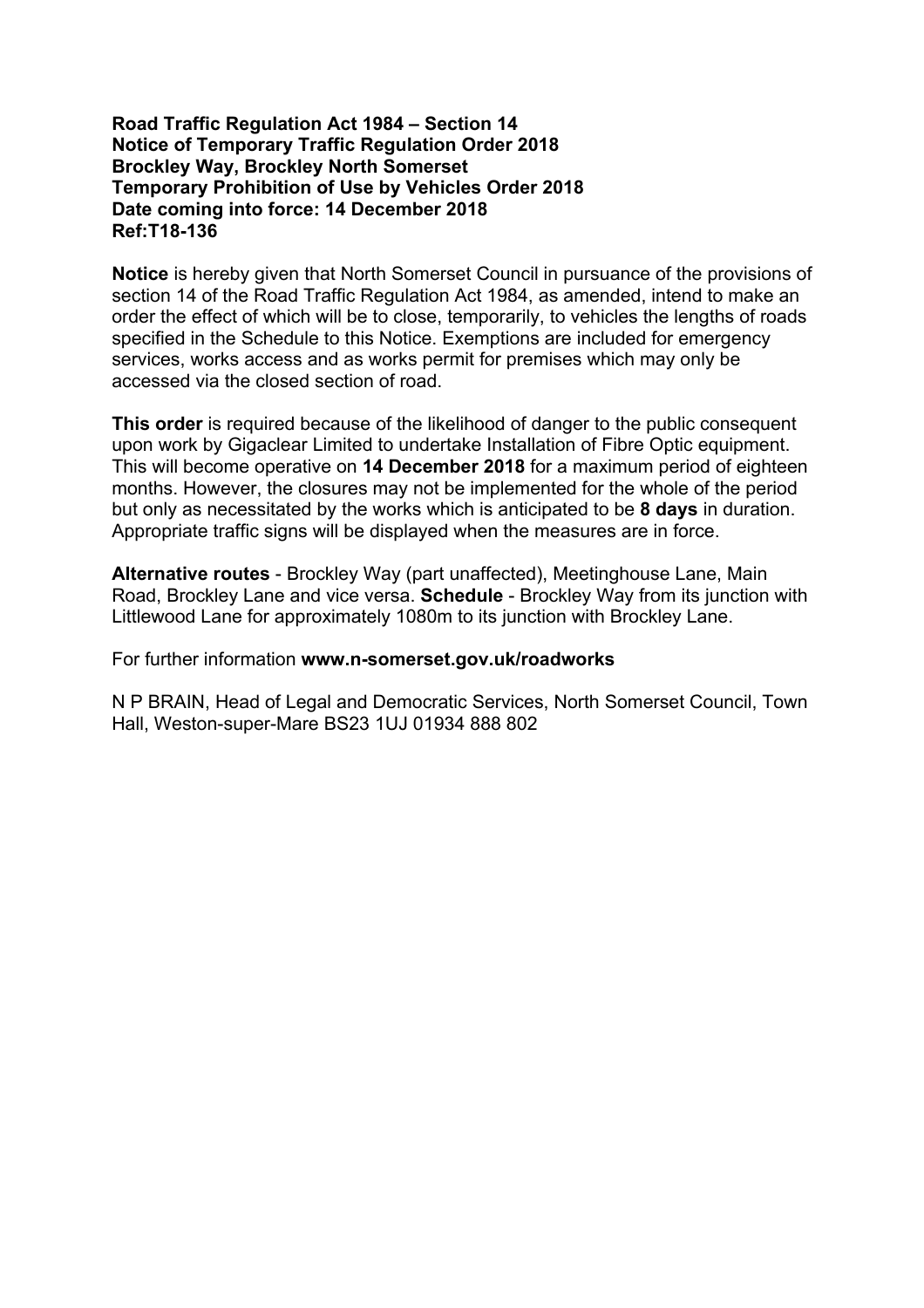# **Road Traffic Regulation Act 1984 – Section 14 Notice of Temporary Traffic Regulation Order 2018 Netherton Wood Lane, Nailsea North Somerset Temporary Prohibition of use by Vehicles Order 2018 Date coming into force: 10 December 2018 Ref: T18-135**

**Notice** is hereby given that North Somerset Council in pursuance of the provisions of section 14 of the Road Traffic Regulation Act 1984, as amended, intend to make an order the effect of which will be to close, temporarily, to vehicles the lengths of roads specified in the Schedule to this Notice. Exemptions are included for emergency services, works access and as works permit for premises which may only be accessed via the closed section of road.

**This order** is required because of the likelihood of danger to the public consequent upon work by Gigaclear Limited to undertake Fibre optic duct installation. This will become operative on **10 December 2018** for a maximum period of eighteen months. However, the closures may not be implemented for the whole of the period but only as necessitated by the works which is anticipated to be **7 days** in duration. Appropriate traffic signs will be displayed when the measures are in force.

**Alternative routes** - Netherton Wood Lane (part unaffected), West End Lane, North Street, Engine Lane and vice versa. **Schedule** - Netherton Wood Lane from its junction with West End Lane for approximately 1350m to its junction with Chelvey Road.

For further information **www.n-somerset.gov.uk/roadworks**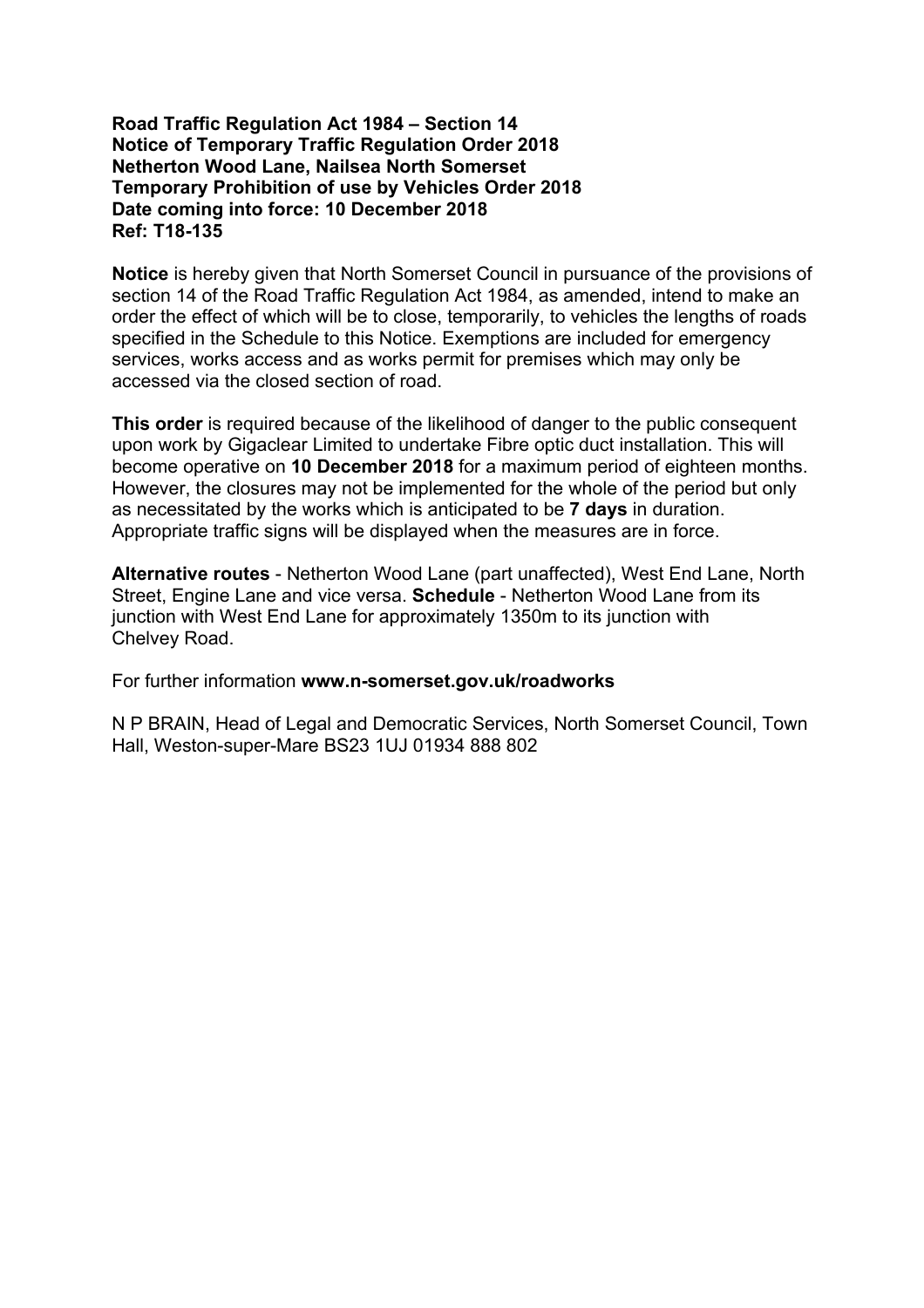# **Road Traffic Regulation Act 1984 – Section 14 Notice of Temporary Traffic Regulation Order 2018 Manmoor Lane, Clevedon, North Somerset Temporary Prohibition of Use by Vehicles Order 2018 Date coming into force: 18 December 2018 Ref: T18-139**

**Notice** is hereby given that North Somerset Council in pursuance of the provisions of section 14 of the Road Traffic Regulation Act 1984, as amended, intend to make an order the effect of which will be to close, temporarily, to vehicles the lengths of roads specified in the Schedule to this Notice. Exemptions are included for emergency services, works access and as works permit for premises which may only be accessed via the closed section of road.

**This order** is required because of the likelihood of danger to the public consequent upon work by Gigaclear Limited to undertake Installation of Fibre Optic equipment. This will become operative on **18 December 2018** for a maximum period of eighteen months. However, the closures may not be implemented for the whole of the period but only as necessitated by the works which is anticipated to be **3 days** in duration. Appropriate traffic signs will be displayed when the measures are in force.

**Alternative routes** - Davis Lane, Kenn Road (B3133), Central Way, Northern Way, Tickenham Road (B3130), Court Lane and vice versa. **Schedule** - Manmoor Lane - Manmoor Lane, Clevedon CP, Kenn CP, North Somerset.

For further information **www.n-somerset.gov.uk/roadworks**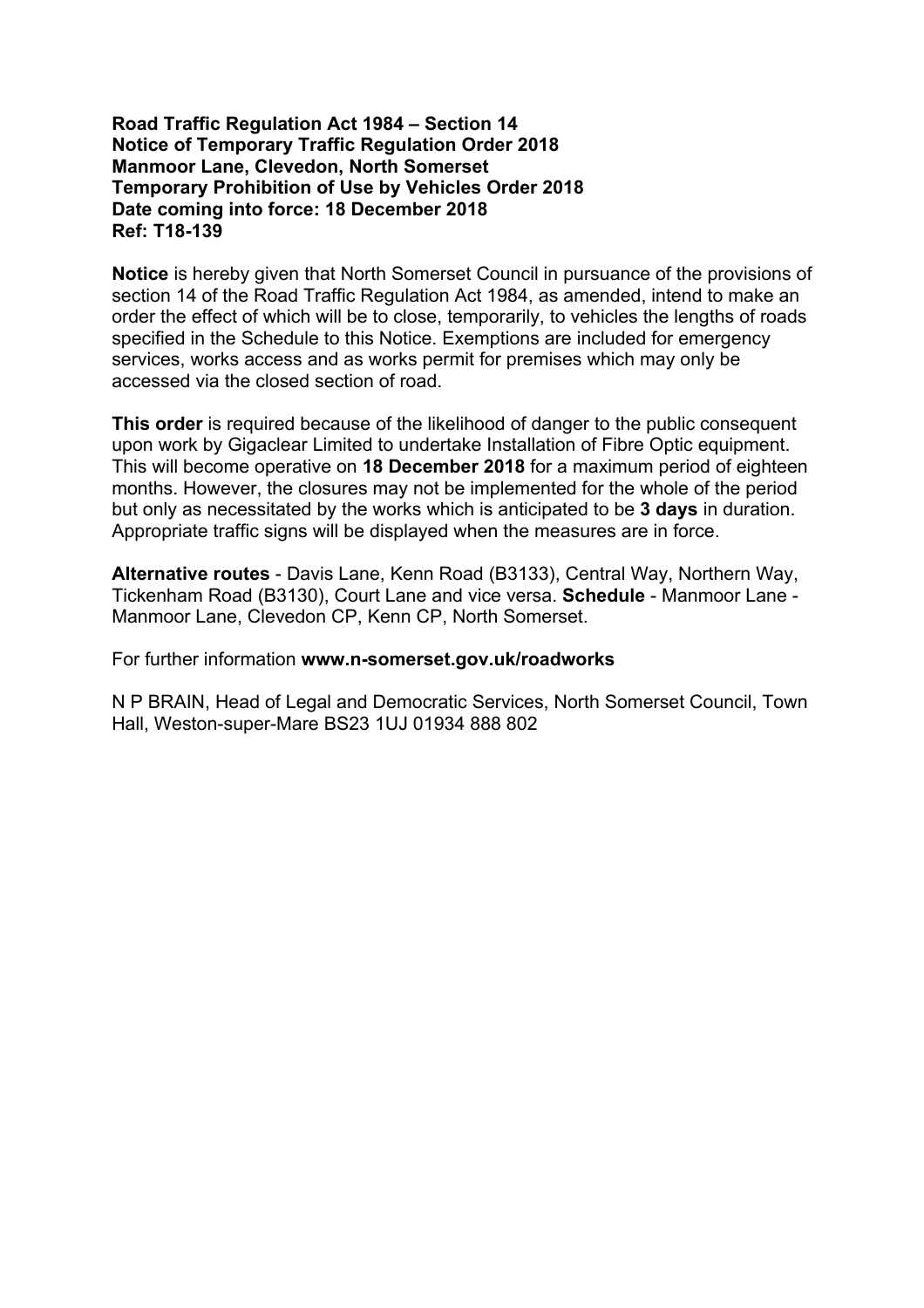#### **Road Traffic Regulation Act 1984 – Section 14 Notice of Temporary Traffic Regulation Order 2019 Chelvey Lane, Backwell, North Somerset Temporary Prohibition of Use by Vehicles Order 2019 Date coming into force: 2 January 2019 Ref: T19-08**

**Notice** is hereby given that North Somerset Council in pursuance of the provisions of section 14 of the Road Traffic Regulation Act 1984, as amended, intend to make an order the effect of which will be to close, temporarily, to vehicles the lengths of roads specified in the Schedule to this Notice. Exemptions are included for emergency services, works access and as works permit for premises which may only be accessed via the closed section of road.

**This order** is required because of the likelihood of danger to the public consequent upon work by Gigaclear Limited to undertake installation of Fibre Optic equipment. This will become operative on **2 January 2019** for a maximum period of eighteen months. However, the closures may not be implemented for the whole of the period but only as necessitated by the works which is anticipated to be **5 days** in duration. Appropriate traffic signs will be displayed when the measures are in force.

**Alternative routes** - Brockley Lane, Main Road (A370), West Town Road, Chelvey Road and vice versa. Schedule - Chelvey Lane for its full extent.

For further information **www.n-somerset.gov.uk/roadworks**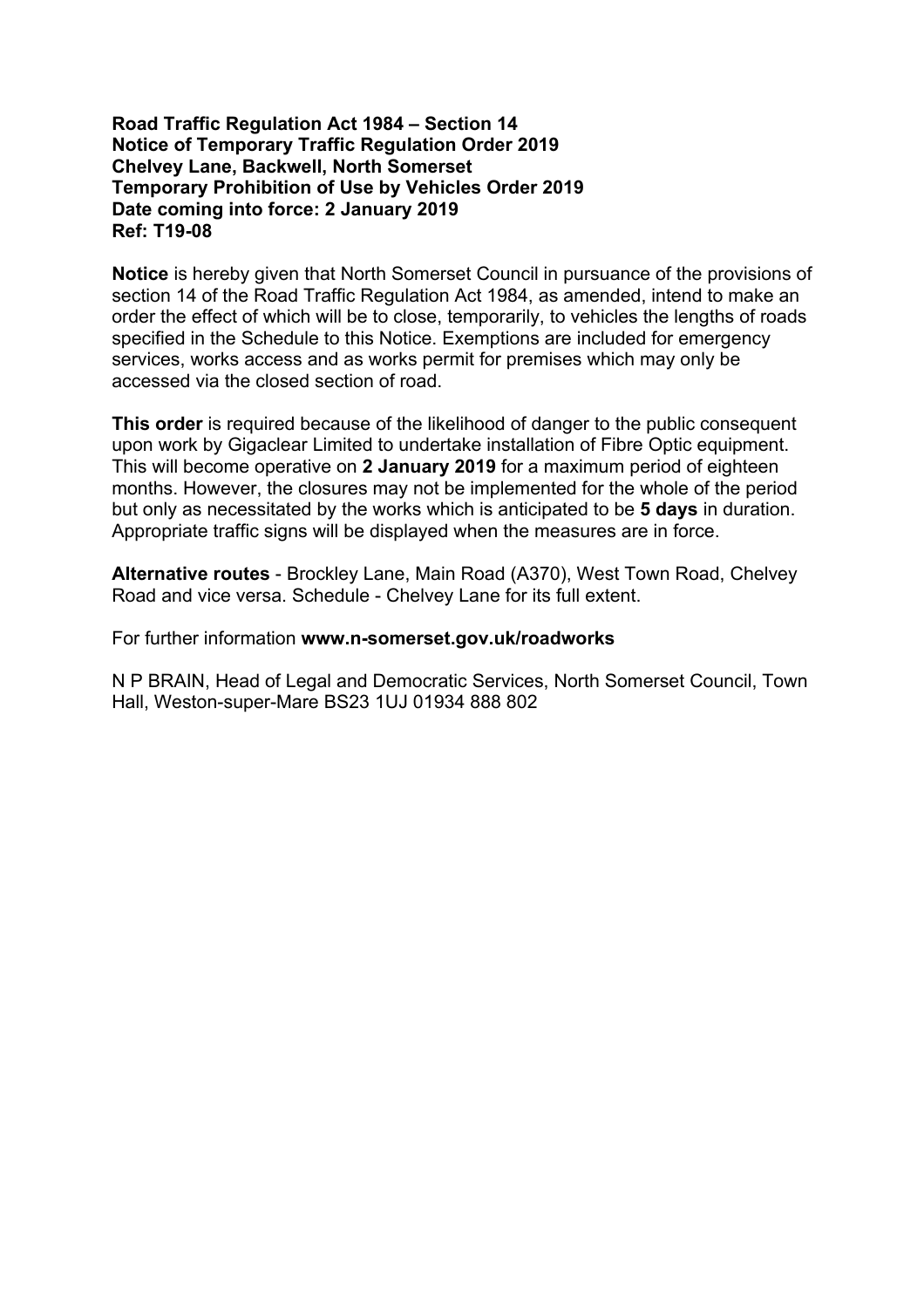#### **Road Traffic Regulation Act 1984 – Section 14 Notice of Temporary Traffic Regulation Order2019 Davis Lane, Kenn, North Somerset Temporary Prohibition of Use by Vehicles Order 2019 Date coming into force: 2 January 2019 Ref: T19-09**

**Notice** is hereby given that North Somerset Council in pursuance of the provisions of section 14 of the Road Traffic Regulation Act 1984, as amended, intend to make an order the effect of which will be to close, temporarily, to vehicles the lengths of roads specified in the Schedule to this Notice. Exemptions are included for emergency services, works access and as works permit for premises which may only be accessed via the closed section of road.

**This order** is required because of the likelihood of danger to the public consequent upon work by Gigaclear Limited to undertake Installation of fibre optic equipment. This will become operative on **2 January 2019** for a maximum period of eighteen months. However, the closures may not be implemented for the whole of the period but only as necessitated by the works in two phases which is anticipated to be of **3 days** in duration in Phase One and **11 days** in Phase Two anticipated to start **5 January 2019**. The timings of these phases are subject to completion of earlier phase permitting Phase Two to begin earlier than anticipated or in the event of encountering engineering difficulties subsequent phase may be delayed. Appropriate traffic signs will be displayed when the measures are in force.

**Alternative routes** - Davis Lane Phase One - Davis Lane. Davis Lane Phase Two - Nailsea Wall, Kennmoor Road, Kenn Street, Kenn Road. **Schedule** - Davis Lane Phase One from its junction of Davis Lane opposite property Clevedon Farm to its intersection with Manmoor Lane. Part of Davis Lane that is the rear of the Football Ground. Davis Lane Phase Two - from its junction with Kenn Road for approximately 1520m to its intersection with Nailsea Wall.

For further information **www.n-somerset.gov.uk/roadworks**